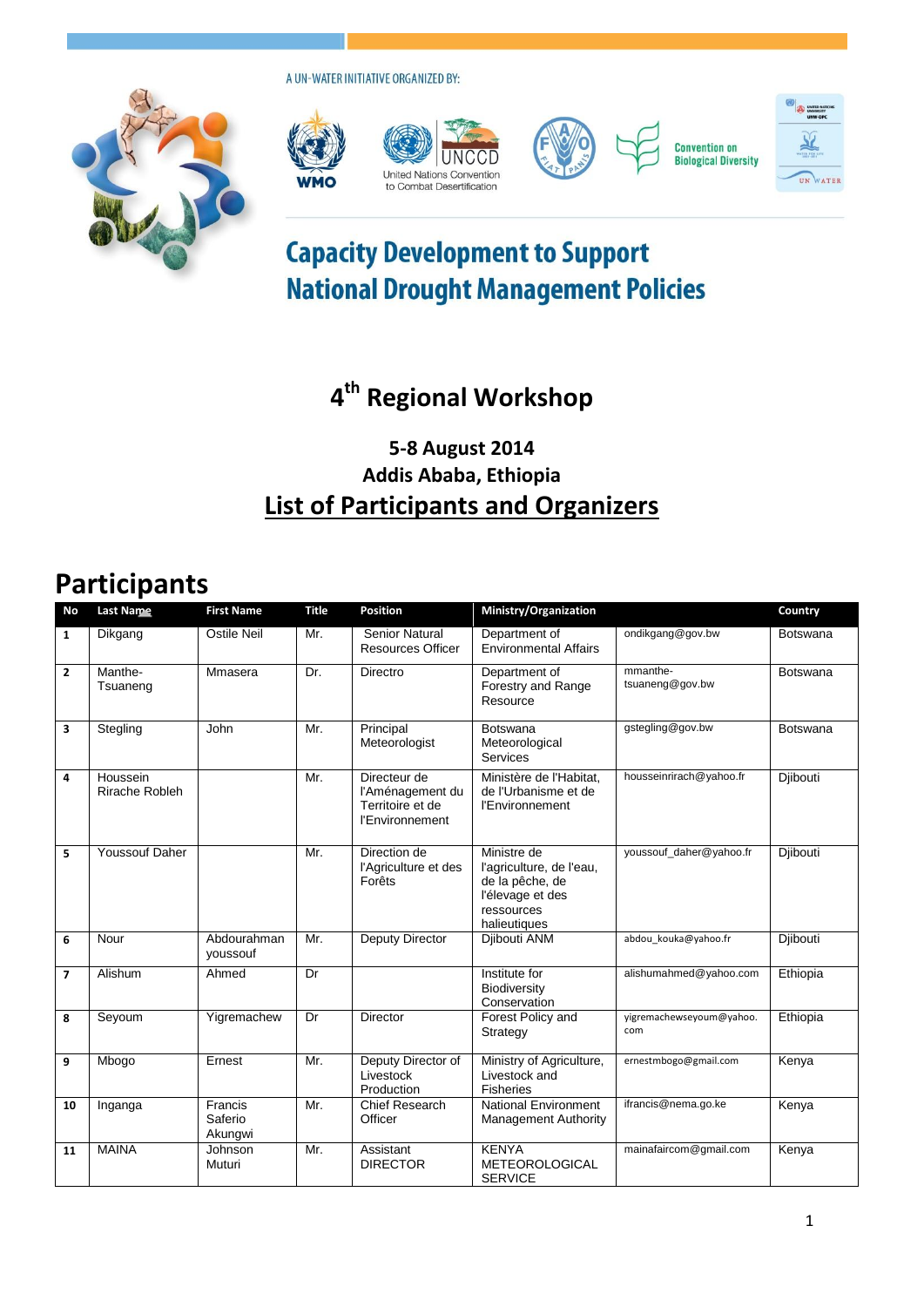| 12 | Mawenda        | John M.                             | Mr.  | Officer for<br>Biodiversity<br>Management                                                                                 | <b>Environmental Affairs</b><br>Department                                                   | mawendaj@gmail.com                                  | Malawi                            |
|----|----------------|-------------------------------------|------|---------------------------------------------------------------------------------------------------------------------------|----------------------------------------------------------------------------------------------|-----------------------------------------------------|-----------------------------------|
| 13 | Sibande        | Hyde                                | Mr.  | Chief Hydrologist<br>Ministry of Water<br>Development and<br>Irrigation                                                   |                                                                                              | hydesibande@yahoo.co.uk                             | Malawi                            |
| 14 | Kambauwa       | Gertrude                            | Mrs. | Chief Land<br>Department of Land<br>Management<br>resources<br><b>Training Officer</b>                                    |                                                                                              | gkambauwa@gmail.com                                 | Malawi                            |
| 15 | Chabvunguma    | Stanley                             |      | Agrometeorologist                                                                                                         | Department of Climate<br>Change and<br>Meteorological                                        | stanley.chabvunguma@gm<br>ail.com                   | Malawi                            |
| 16 | Palege         | Susartino                           | Mr.  | Senior Staff                                                                                                              | National Irrigation<br>Institute (Ministry of<br>Agriculture)                                | susartino@yahoo.com.br                              | Mozambique                        |
| 17 | Jantilal       | Hiten                               | Mr.  | head of crops and<br>early warning<br>department                                                                          | Ministry of agriculture                                                                      | hiteno2@yahoo.com.br                                | Mozambique                        |
| 18 | <b>PEREIRA</b> | Inocencio<br>Jose Joao<br>Francisco | Dr.  | Lecturer and<br>Researcher                                                                                                | Eduardo Mondlane<br>University                                                               | inocencio.pereira@gmail.co<br>m                     | Mozambique                        |
| 19 | <b>SILINTO</b> | Berino                              | Mr.  | Head of<br>National Institute of<br>Department of<br>Meteorology - INAM<br>Research and<br>Applications of<br>Meteorology |                                                                                              | berino_s@inam.gov.mz;<br>b.silinto@gmail.com        | Mozambique                        |
| 20 | Niipare        | Leopold                             | Mr.  | Director of Water<br>Department of Water<br>Supply and<br>Affairs and Forestry<br>Sanitation<br>Coordination              |                                                                                              | niipare@mawf.gov.na                                 | Namibia                           |
| 21 | Kapolo         | Isabella                            | Ms   | Namibia<br>Meteorological<br>Service, Climate<br>and Data<br>Processing Unit                                              | Meteorologist                                                                                | Kapolo_i@yahoo.com or<br>kapoloi@meteona.com        | Namibia                           |
| 22 | Nzeyimana      | Innocent                            | Mr.  | Chairman of the<br>Irrigation and<br>Mechanization<br><b>Task Force</b>                                                   | Ministry of Agriculture<br>and Animal Resources                                              | innonzey@gmail.com                                  | Rwanda                            |
| 23 | PHILIPPE       | <b>KWITONDA</b>                     | Mr.  | Water<br>users'capacity<br>building                                                                                       | <b>RWANDA NATURAL</b><br><b>RESOURCES</b><br><b>AUTHORITY</b>                                | kwitonda.philippe@gmail.co<br>m, kipliston@yahoo.fr | Rwanda                            |
| 24 | <b>MUWEMBE</b> | <b>KHALID</b>                       | Mr.  | <b>SENIOR</b><br><b>METEOROLOGIS</b><br>т                                                                                 | <b>UGANDA NATIONAL</b><br><b>METEOROLOGICAL</b><br><b>AUTHORITY</b>                          | muwembe@yahoo.co.uk                                 | Uganda                            |
| 25 | Muyungi        | Richard                             | Mr.  |                                                                                                                           | tanzania37@gmail.com<br>Vice President's Office                                              |                                                     | United<br>Republic of<br>Tanzania |
| 26 | Osima          | Sarah                               | Mrs. | Head of<br>Envionment<br>Section                                                                                          | <b>TANZANIA</b><br>METEOROLOGICAL<br>AGENCY (TMA)                                            |                                                     | United<br>Republic of<br>Tanzania |
| 27 | <b>DALUTI</b>  | RAPHAEL L.                          | Eng. | <b>DEPUTY</b><br>PERMANENT<br><b>SECRETARY</b>                                                                            | <b>MINISTRY OF</b><br><b>AGRICULTURE</b><br>FOOD SECURITY &<br><b>COOPERATIVES</b>           | dalutirl@yahoo.com                                  | United<br>Republic of<br>Tanzania |
| 28 | Nyembe         | Misheck                             | Mr.  | Principal Data and<br><b>Stastics Officer</b>                                                                             | Ministry of Agriculture<br>and Livestock                                                     | nyembemisheck@yahoo.co<br>m                         | Zambia                            |
| 29 | Mwape          | Ackim                               | Mr.  | <b>Natural Resources</b><br>Management<br>Officer                                                                         | Ministry of Lands,<br><b>Natural Resources</b><br>and Environmental<br>Protection            | angiedalk@usa.com                                   | Zambia                            |
| 30 | Nangombe       | Shingirai<br>Shepard                | Mr.  | Principal<br>Meteorologist                                                                                                | Meteorological<br><b>Services</b><br>Depart/Ministry of<br>Environment, Water<br>and Climate | ssnangombe@yahoo.com                                | Zimbabwe                          |